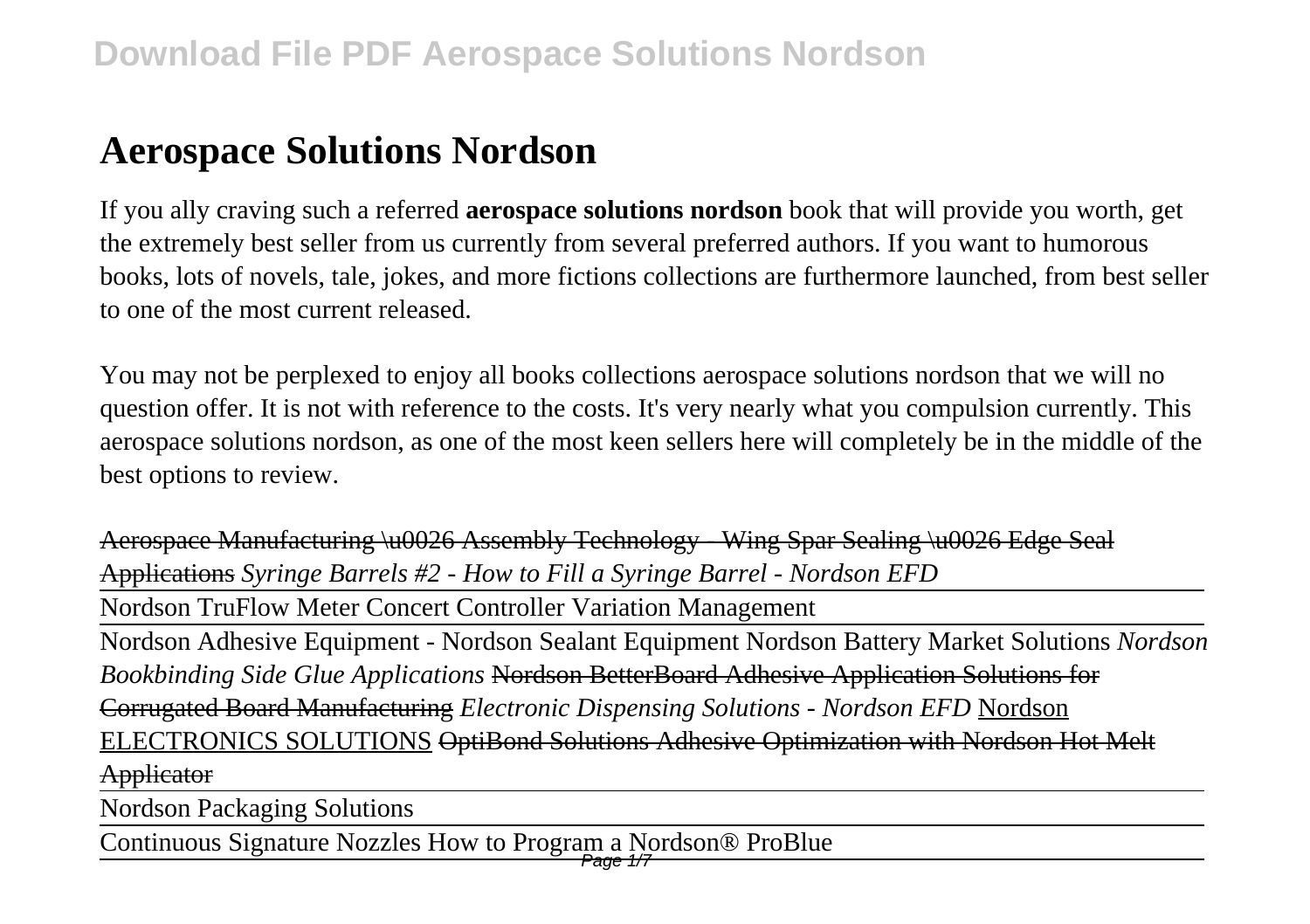# **Download File PDF Aerospace Solutions Nordson**

How To Depressurize a ProBlue Melter*A Look Inside the SureBead Applicator from Nordson* Cartridge-Based Robotic Dispensing with the Universal Robot Platform *ProBlue Liberty® ATS Demo at Pack Expo International 2016 Edgebanding with Nordson PURBlue 4 Adhesive Melters and EB 60 V Application Heads ProBlue Liberty® Hot Melt System EV Series Automated Dispensing Systems Overview - Nordson EFD* Nordson Unity Series | Hot Melt, High-Speed Jetting Dispensing Nordson Adhesive Foam Dispensing Systems Technology Paper Tray maker with Nordson Glue machine Nordson Packaging Solutions - ( ES-Subtitles ) Innovative Dispensing Solutions - Nordson EFD Automotive Dispensing Solutions - Nordson EFD Solutions in the Medical Industry - Nordson EFD *Nordson Corp Video - July 2020* xQR41 Valve Dispensing Grease onto Aerospace Pinion Gear - Nordson EFD

Tech Review: 797PCP Volumetric Dispensing - Nordson EFD

Aerospace Solutions Nordson

Aerospace As the demand for civil and defense aircraft continues to surge, Nordson EFD innovates to deliver precision dispensing solutions that help aerospace manufacturers improve quality and throughput. Dispense high-performance greases, sealants, adhesives, and other expensive fluids with accuracy and precision.

Aerospace | Solutions in the Aerospace Industry | Nordson EFD Find the latest aerospace machining equipment for parts manufacturing at Nordson At Nordson, we understand that perfection in even the smallest components of an aircraft is crucial. We offer industryleading aerospace manufacturing equipment to help you construct airplanes and spacecraft with<br>Page 2/7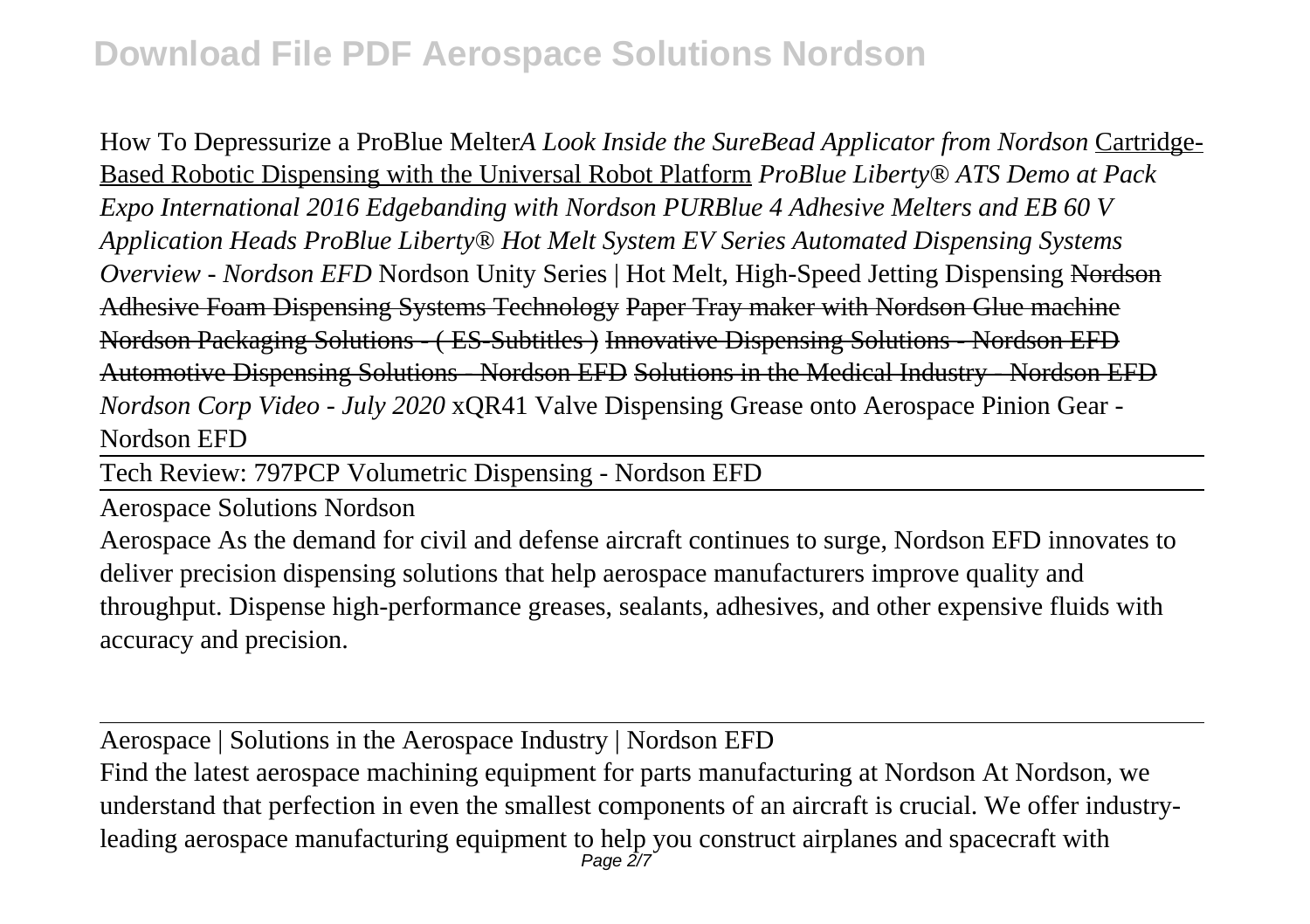improved quality and efficiency.

Aerospace Manufacturing Equipment | Nordson As the demand for civil and defense aircraft continues to surge, Nordson EFD innovates to deliver precision dispensing solutions that help aerospace manufacturers improve quality and throughput.

Industry Solutions | Fluid dispensing solutions ... - Nordson Related Solutions. Pre-Mixed Cartridge Dispensing . Reduce aircraft weight and increase production speed with the automated application of sealant from pre-mixed cartridges; Aerospace Adhesive and Sealant Materials Manufacturing. Improve quality and simplify production when manufacturing compressible or difficult-to-mix sealant materials

Aerospace Composites and Interior Components | Nordson ...

Aerospace Applications Nordson solutions are designed to provide consistent, high-quality manufacturing processes while improving production efficiency. Locally-available industry specialists and service technicians backed by a global team of knowledgeable engineers and 24/7 support staff help you develop, install and maintain dispensing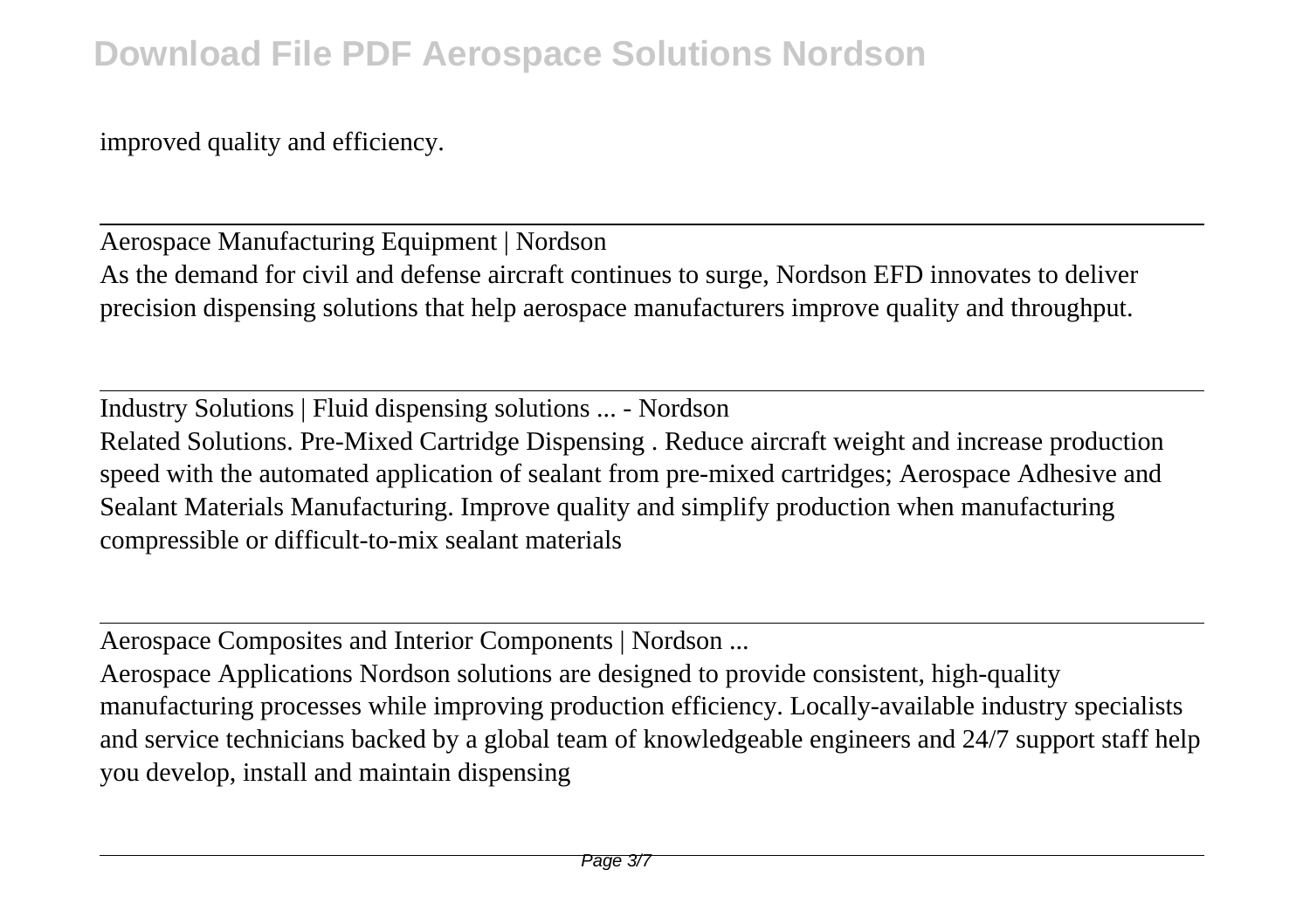#### Aerospace Solutions - Nordson

Aerospace Solutions Brochure for Bonding, Sealing and Assembly Processes. Adhesive Dispensing Systems. Bonding, sealing, filling, coating, potting or other assembly processes helps improve quality of civilian & military aircraft as well as a spacecraft ... Nordson's brand promise is the simple, unchanging expression of the most important ...

Melters Overview - Nordson Product Solutions

Nordson is a company engaged in engineering, manufacturing, and marketing of differentiated products used for dispensing adhesives, coatings, polymers, sealants, biomaterials, medical components, and other fluids. It operates through three segments: Adhesive Dispensing Systems, Advanced Technology Systems, and Industrial Coating Systems.

Nordson Company Profile - Office Locations, Competitors ...

Nordson SEALANT EQUIPMENThas been supporting the aerospace, aircraft, helicopter and tier-1 assembly industry build quality products for over 25 years. We continue this support by engineering and testing new products for advanced applications such as automated dispensing applications for twocomponent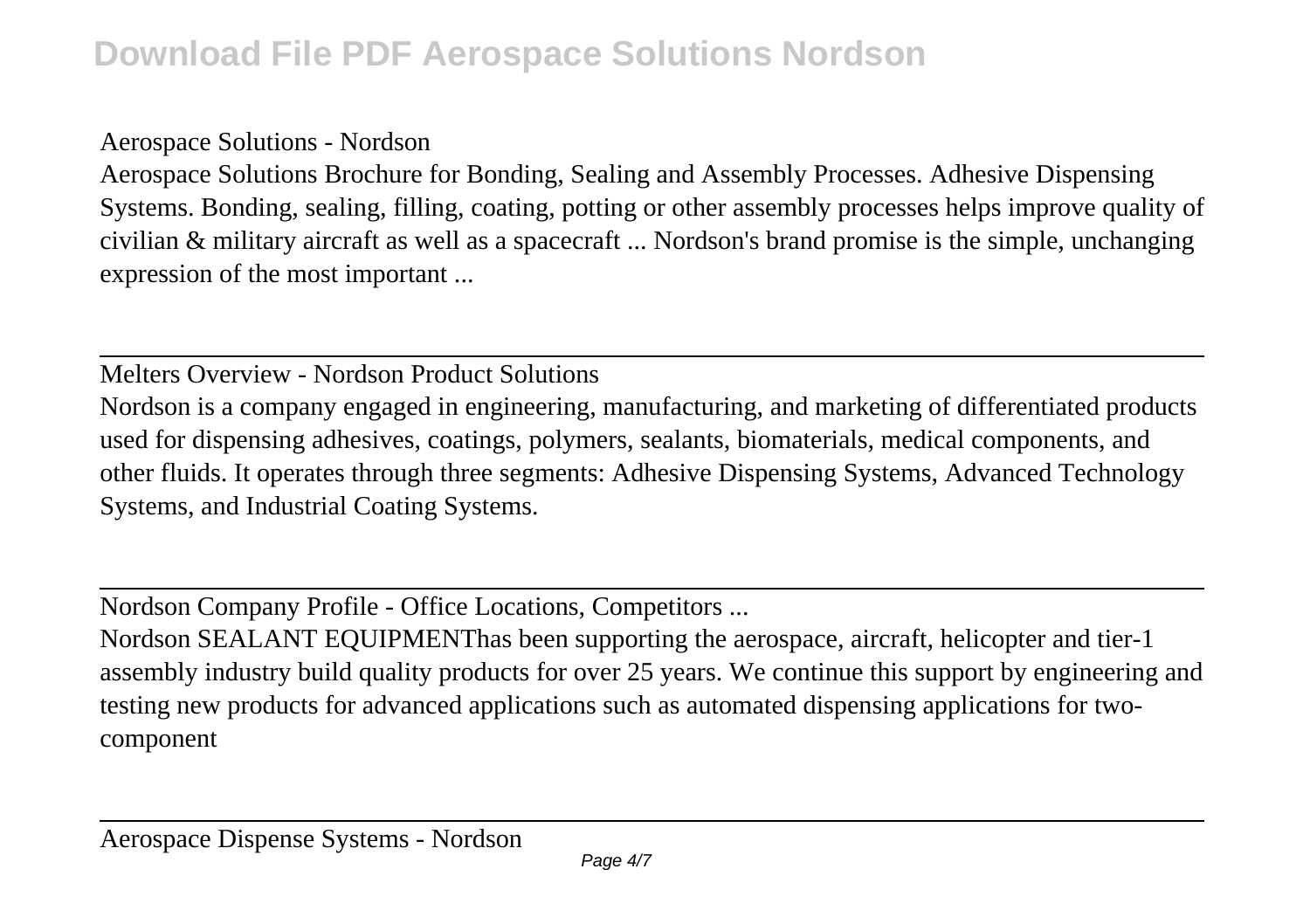### **Download File PDF Aerospace Solutions Nordson**

Aerospace Solutions provides Staffing, Engineering, and Technical Publications services for the aerospace and technology industries.

Aerospace Solutions – Engineering, General Staffing, and ...

Nordson YESTECH has a worldwide network of Sales Representatives and support offices located in North and South America, Europe and Asia. Nordson YESTECH Manager: John Travis Regional Sales Manager 2747 Loker Ave West Carlsbad, CA USA 92010 Ph +1-603-321-3220 Email: john.travis@nordsondage.com Email: sales@nordsonyestech.com

New York | Nordson YESTECH New York . Local Representative Lisa Reid 1-800-556-3484, ext. 1644 lisa.reid@nordsonefd.com Inside Sales Support Amy Kelly 1-800-556-3484, ext. 1661

New York | Contact Directory | Nordson EFD

At Nordson, we design high-quality dispensers, pumps, spray guns and molding screws for industrial filter manufacturing. Making filters requires manufacturing equipment that is precise, and with our automatic and manual adhesive dispenser options, you'll be assured of accuracy as well as added speed and efficiency.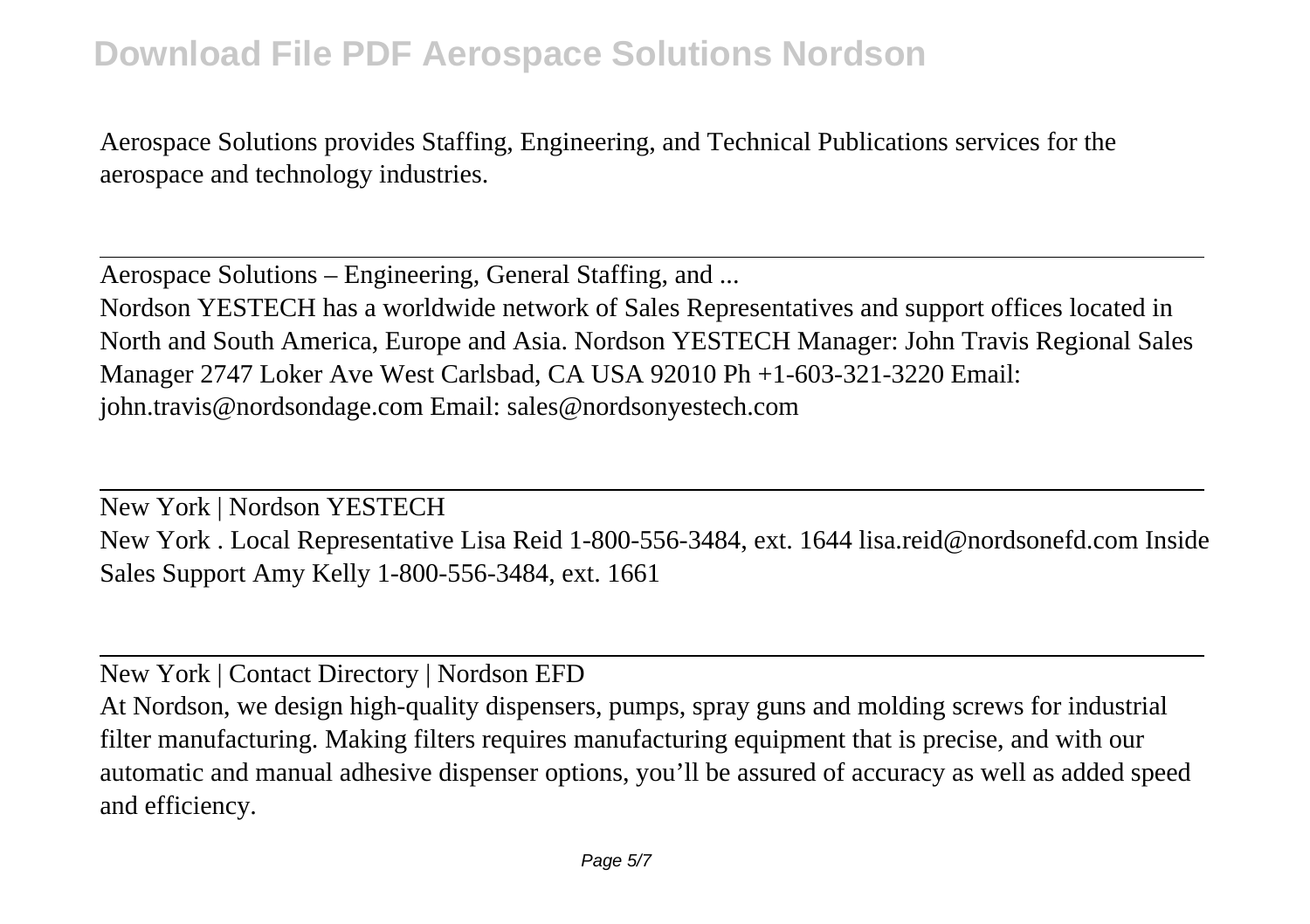Filter Manufacturing Equipment | Nordson The JetStream Automated Cartridge Dispenser complements the existing Nordson SEALANT EQUIPMENT product line of solutions for the world's leading aerospace manufacturers and tiered subsuppliers. Processes we support include specialist aerospace adhesive and sealant manufacturing, composite part edge sealing and mix-on-demand dispensing.

Nordson Sealant Equipment Launches New JetStream ... Nordson Sealant Equipment. Mar 2008 – Jul 2013 5 years 5 months. ... 3M Automotive and Aerospace Solutions Division Senior Application Engineering Specialist - Automation & Dispense .

Jeffry Grana - Senior Application Engineering Specialist ... Nordson Corporation | 26,621 followers on LinkedIn. Engineered Precision Technology behind the products people rely on everyday, everywhere. | Nordson is a global team of 7,500 employees in over ...

Nordson Corporation | LinkedIn Aerospace Adhesive and Sealant Materials Manufacturing Nordson SEALANT EQUIPMENT Improve quality and production when manufacturing compressible or difficult-to-mix syntatic adhesive or sealant materials, with a simplified process for dynamic mixing. Page 6/7